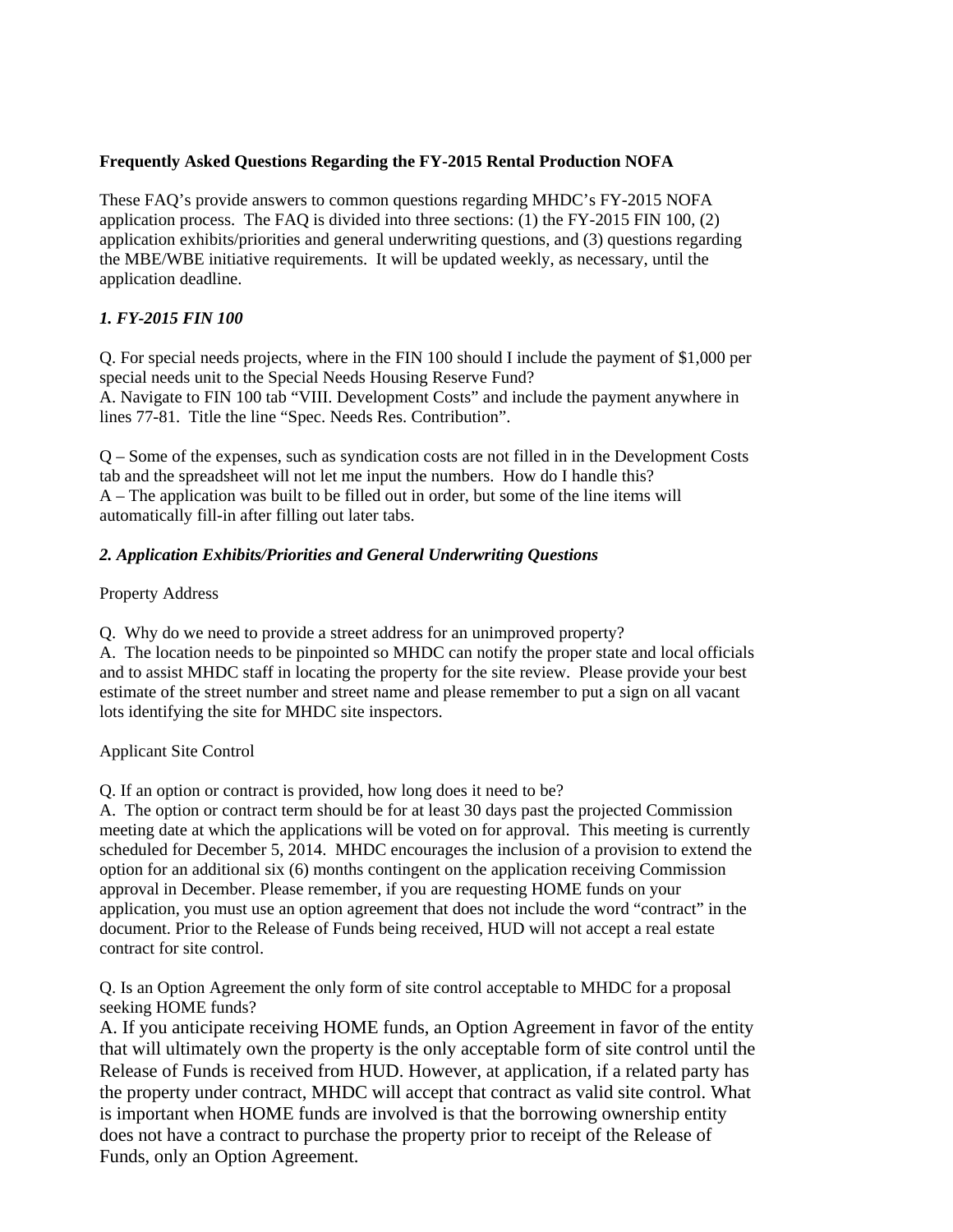Public Official Contact Verification

Q. If I have a letter of support from the mayor, do I need to provide proof I contacted the mayor? Similarly, if I have a resolution of support signed by the mayor and the city council, must I provide proof I contacted the mayor and the city council?

A. No, letters of support and council resolutions of support signed by the persons the applicant would be contacting are sufficient proof the applicant has notified the officials and informed them of the plans for the proposed development. Please provide the letter(s) in the appropriate location in Exhibit 9 of the application as proof of contact.

Q. Am I to contact all councilpersons or just the council representatives for the district in which the property is located?

A. Yes, provide evidence the local legislative body (for example: all city council members) and chief elected official have been informed the applicant is submitting an application to MHDC.

Statutorily Required Documentation

Q. IRS and MO Forms 8821 are required for the principals of the developer and general partner. If either of those are a non-profit entity, must it provide 8821 information for its board members?

A. No

Q. If the developer has not done business in the state of Missouri, what Statutorily Required Documentation needs to be provided?

A. To satisfy the requirement for Missouri Form 8821, include a statement that neither the entity nor its principals have done business in the State of Missouri. The FIN 109 is required for every developer, regardless of the developer's location.

Q. Is Form 8821 considered public record and, therefore, able to be requested by an outside party?

A. Because Form 8821 contains social security numbers, federal employer identification numbers, or other tax identification numbers, it is closed to requests for public information pursuant to the Sunshine Law.

Q. The instructions on the federal Form 8821 require all applicable lines to be completed. What is the appropriate information to enter?

A. Please see the screen prints below for specific information to include in addition to the taxpayer identification information and signature.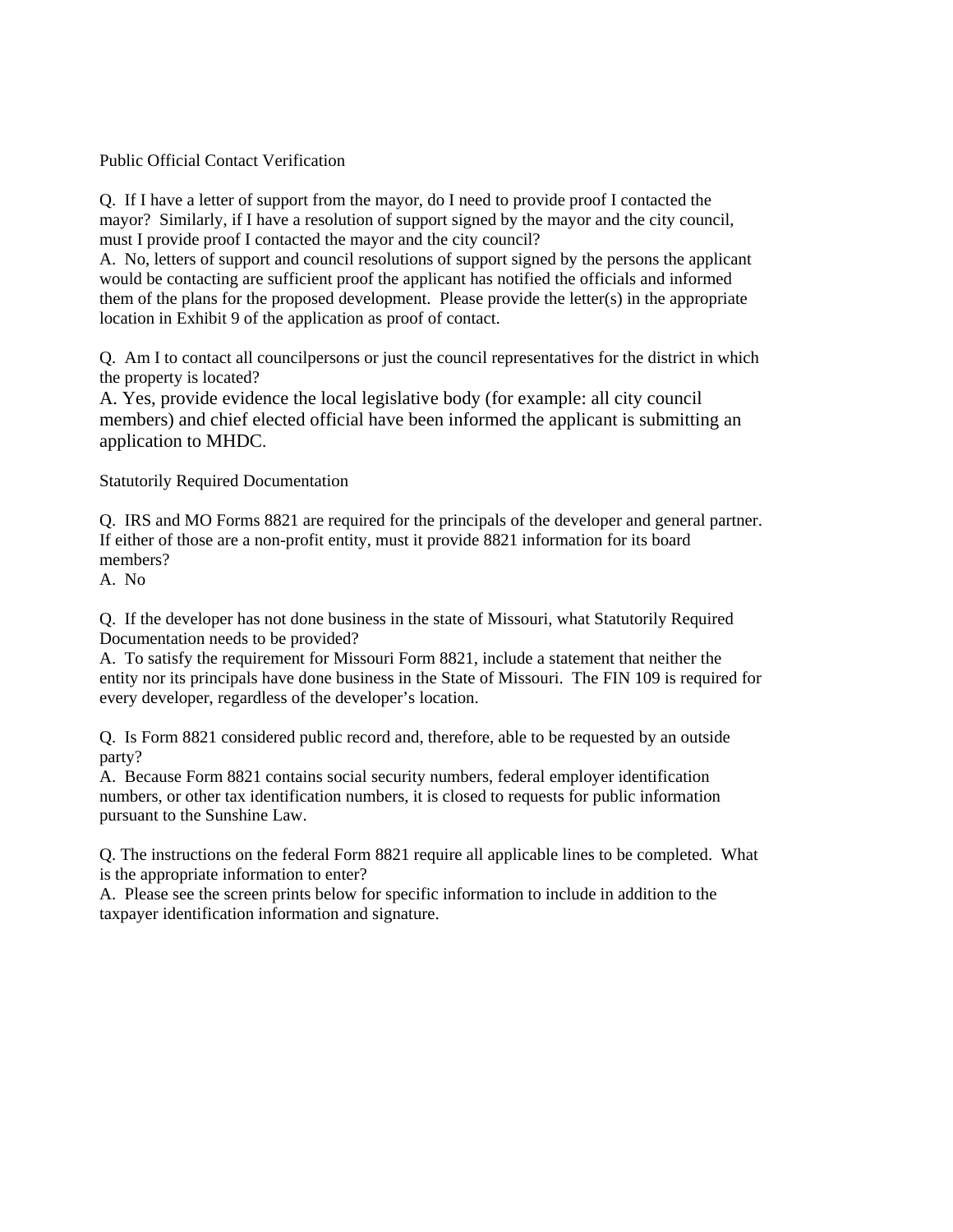|                                                                              |                                                                                                              | <b>Tax Information Authorization</b>                                                                                                                                                                                             |                                                                          | OMB No. 1545-1165<br>For IRS Use Only                                                                                                                                                                                                                                                                                                                                                |  |
|------------------------------------------------------------------------------|--------------------------------------------------------------------------------------------------------------|----------------------------------------------------------------------------------------------------------------------------------------------------------------------------------------------------------------------------------|--------------------------------------------------------------------------|--------------------------------------------------------------------------------------------------------------------------------------------------------------------------------------------------------------------------------------------------------------------------------------------------------------------------------------------------------------------------------------|--|
| (Rev. August 2008)                                                           |                                                                                                              |                                                                                                                                                                                                                                  | > Do not sign this form unless all applicable lines have been completed. | Received by                                                                                                                                                                                                                                                                                                                                                                          |  |
| Department of the Treasury                                                   |                                                                                                              |                                                                                                                                                                                                                                  |                                                                          | Name<br>Telephone                                                                                                                                                                                                                                                                                                                                                                    |  |
| Internal Revenue Service                                                     |                                                                                                              | Do not use this form to request a copy or transcript of your tax return.<br>Instead, use Form 4506 or Form 4506-T.                                                                                                               |                                                                          | Function                                                                                                                                                                                                                                                                                                                                                                             |  |
|                                                                              |                                                                                                              |                                                                                                                                                                                                                                  |                                                                          | Date                                                                                                                                                                                                                                                                                                                                                                                 |  |
|                                                                              | Taxpayer information. Taxpayer(s) must sign and date this form on line 7.                                    |                                                                                                                                                                                                                                  |                                                                          |                                                                                                                                                                                                                                                                                                                                                                                      |  |
| Taxpaver name(s) and address (type or print)                                 |                                                                                                              | Social security number(s)                                                                                                                                                                                                        | <b>Employer identification number</b>                                    |                                                                                                                                                                                                                                                                                                                                                                                      |  |
|                                                                              |                                                                                                              |                                                                                                                                                                                                                                  |                                                                          |                                                                                                                                                                                                                                                                                                                                                                                      |  |
|                                                                              |                                                                                                              | Daytime telephone number                                                                                                                                                                                                         | Plan number (if applicable)                                              |                                                                                                                                                                                                                                                                                                                                                                                      |  |
|                                                                              |                                                                                                              |                                                                                                                                                                                                                                  |                                                                          |                                                                                                                                                                                                                                                                                                                                                                                      |  |
| Name and address<br><b>MHDC</b><br>3435 Broadway<br>Kansas City, MO 64111    |                                                                                                              | Appointee. If you wish to name more than one appointee, attach a list to this form.<br><b>NONE</b><br>CAF No.<br>816,759,6600<br>Telephone No.<br>816.759.6829<br>Fax No.<br>Check if new: Address □<br>Telephone No.<br>Fax No. |                                                                          |                                                                                                                                                                                                                                                                                                                                                                                      |  |
|                                                                              | the tax matters listed on this line. Do not use Form 8821 to request copies of tax returns.                  |                                                                                                                                                                                                                                  |                                                                          | 3 Tax matters. The appointee is authorized to inspect and/or receive confidential tax information in any office of the IRS for                                                                                                                                                                                                                                                       |  |
| (a)<br>Type of Tax<br>(Income, Employment, Excise, etc.)<br>or Civil Penalty | (b)<br>Tax Form Number<br>(1040, 941, 720, etc.)                                                             |                                                                                                                                                                                                                                  | (c)<br>Year(s) or Period(s)<br>(see the instructions for line 3)         | (d)<br>Specific Tax Matters (see instr.)                                                                                                                                                                                                                                                                                                                                             |  |
| Income                                                                       | 1040                                                                                                         |                                                                                                                                                                                                                                  | 2006-2008                                                                | Any related federal tax<br>information pertaining                                                                                                                                                                                                                                                                                                                                    |  |
|                                                                              |                                                                                                              |                                                                                                                                                                                                                                  |                                                                          | to low-income housing<br>credits, including audit                                                                                                                                                                                                                                                                                                                                    |  |
|                                                                              |                                                                                                              |                                                                                                                                                                                                                                  |                                                                          | findings and assess-<br>ments.                                                                                                                                                                                                                                                                                                                                                       |  |
|                                                                              |                                                                                                              |                                                                                                                                                                                                                                  |                                                                          | 4 Specific use not recorded on Centralized Authorization File (CAF). If the tax information authorization is for a specific<br>use not recorded on CAF, check this box. See the instructions on page 4. If you check this box, skip lines 5 and 6. ▶ ○                                                                                                                               |  |
|                                                                              | 5 Disclosure of tax information (you must check a box on line 5a or 5b unless the box on line 4 is checked): |                                                                                                                                                                                                                                  |                                                                          | a If you want copies of tax information, notices, and other written communications sent to the appointee on an ongoing                                                                                                                                                                                                                                                               |  |
| basis, check this box                                                        |                                                                                                              |                                                                                                                                                                                                                                  |                                                                          |                                                                                                                                                                                                                                                                                                                                                                                      |  |
| in effect and check this box                                                 | <b>b</b> If you do not want any copies of notices or communications sent to your appointee, check this box   |                                                                                                                                                                                                                                  |                                                                          | 6 Retention/revocation of tax information authorizations. This tax information authorization automatically revokes all<br>prior authorizations for the same tax matters you listed on line 3 above unless you checked the box on line 4. If you do<br>not want to revoke a prior tax information authorization, you must attach a copy of any authorizations you want to remain<br>п |  |
|                                                                              | To revoke this tax information authorization, see the instructions on page 4.                                |                                                                                                                                                                                                                                  |                                                                          |                                                                                                                                                                                                                                                                                                                                                                                      |  |

7 Signature of taxpayer(s). If a tax matter applies to a joint return, either husband or wife must sign. If signed by a corporate officer, partner, guardian, executor, receiver, administrator, trustee, or party other than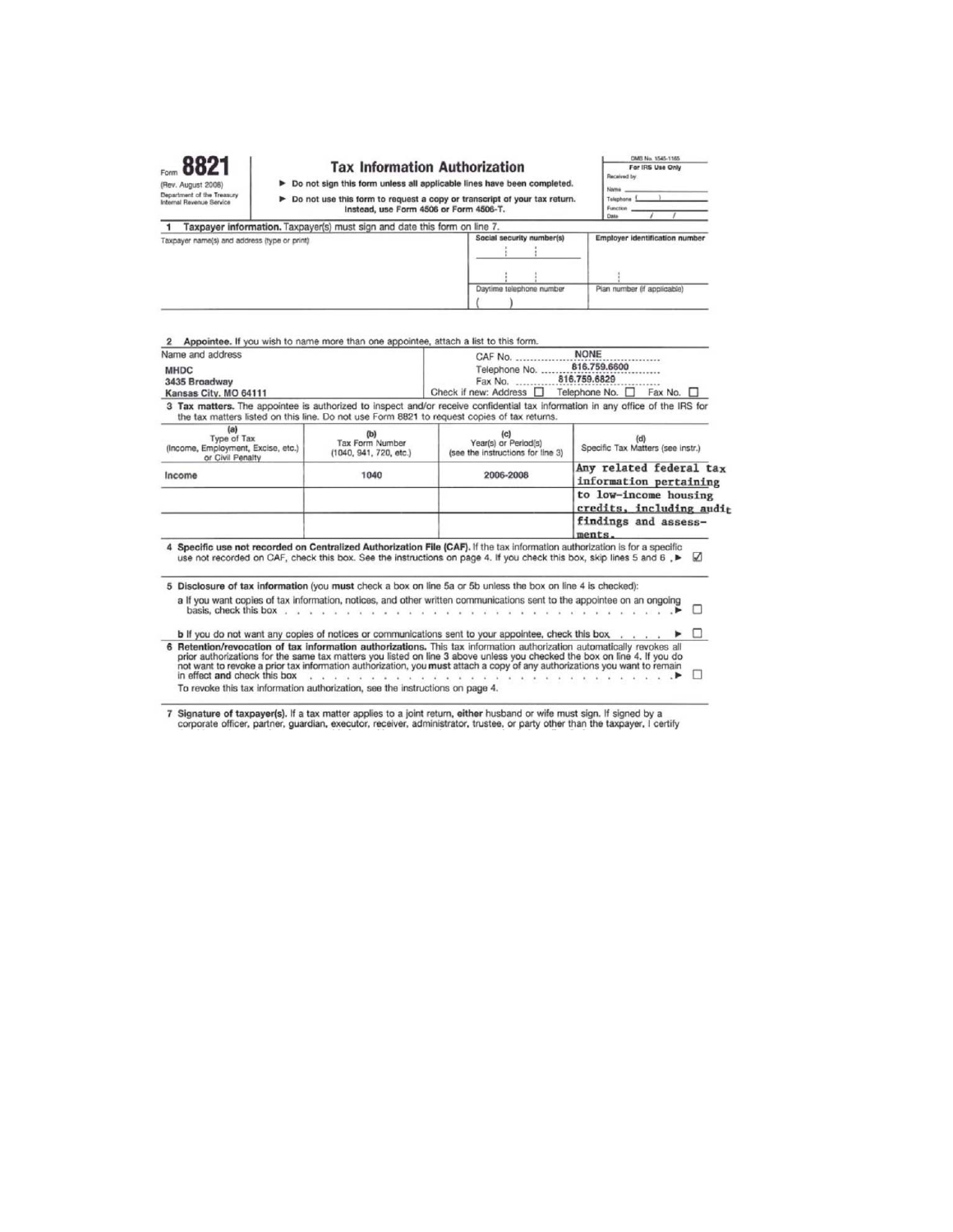|                                                                                           | <b>CONFIDENTIAL INFORMATION</b>                                                                                  | (REV. 11-2007)                                                                                                                                                                                                                |               |
|-------------------------------------------------------------------------------------------|------------------------------------------------------------------------------------------------------------------|-------------------------------------------------------------------------------------------------------------------------------------------------------------------------------------------------------------------------------|---------------|
|                                                                                           | authorize and request the Missouri Department of Revenue, to release confidential tax records                    |                                                                                                                                                                                                                               |               |
|                                                                                           | pertaining to pertaining to the same of the tax reporting period(s):                                             |                                                                                                                                                                                                                               |               |
| I request these records for:                                                              | Tax ID Number                                                                                                    |                                                                                                                                                                                                                               | Tax ID Number |
| Corporate Income /<br>Franchise Tax                                                       | Choose the type of tax                                                                                           | Sales/Use Tax                                                                                                                                                                                                                 |               |
| <b>Employer Withholding Tax</b>                                                           | appropriate for the entity<br>or individual that is the                                                          | Motor Fuel Tax<br>Financial Institution Tax                                                                                                                                                                                   |               |
| Individual Income Tax<br>(List Social Security Number<br>under Tax I.D. Number)           | subject of the form.                                                                                             |                                                                                                                                                                                                                               |               |
|                                                                                           | Made available for use by me or the specified agent on the 3rd Floor, Truman Building, Jefferson City, Missouri. |                                                                                                                                                                                                                               |               |
|                                                                                           |                                                                                                                  |                                                                                                                                                                                                                               |               |
|                                                                                           | Photocopied and copies forwarded to the agent specified below.                                                   | City, State, Zip: etc. and the state of the state of the state of the state of the state of the state of the state of the state of the state of the state of the state of the state of the state of the state of the state of |               |
|                                                                                           | I SPECIFICALLY AUTHORIZE THE FOLLOWING AGENT TO EXAMINE THE ABOVE IDENTIFIED CONFIDENTIAL TAX RECORDS.           |                                                                                                                                                                                                                               |               |
|                                                                                           |                                                                                                                  | TITLE                                                                                                                                                                                                                         | SSN           |
| <b>NAME</b><br>Missouri Housing Development Commission<br>STREET ADDRESS<br>3435 Broadway |                                                                                                                  | PHONE<br>(816) 759-6600                                                                                                                                                                                                       |               |

Q. What timeframe should the Form 8821 reflect?

A. The Form 8821 should be completed to reference the most recent tax year.

PHA Approved Utility Allowance

Q. If the development location is in an area that does not have a PHA, what do we do? A. If the area does not have a PHA or a Community Action Agency acting as a PHA, MHDC will accept estimated utility costs from the local utility providers.

Homeownership Plan

Q. Do townhouses qualify for the homeownership opportunity?

A. No, townhouses do not qualify for special consideration at application as potential homeownership opportunities for residents. However, if the developer intends to sell the townhomes at the end of the compliance period, the general partner is required to notify MHDC of its intent, at least, five (5) years before the end of the compliance period.

FIN-107 Developer Qualifications

Q. Do I need to provide only construction guarantees or must I also disclose operating guarantees I have made to lenders and investors?

A. All guarantees currently outstanding for the entity and its principals must be disclosed.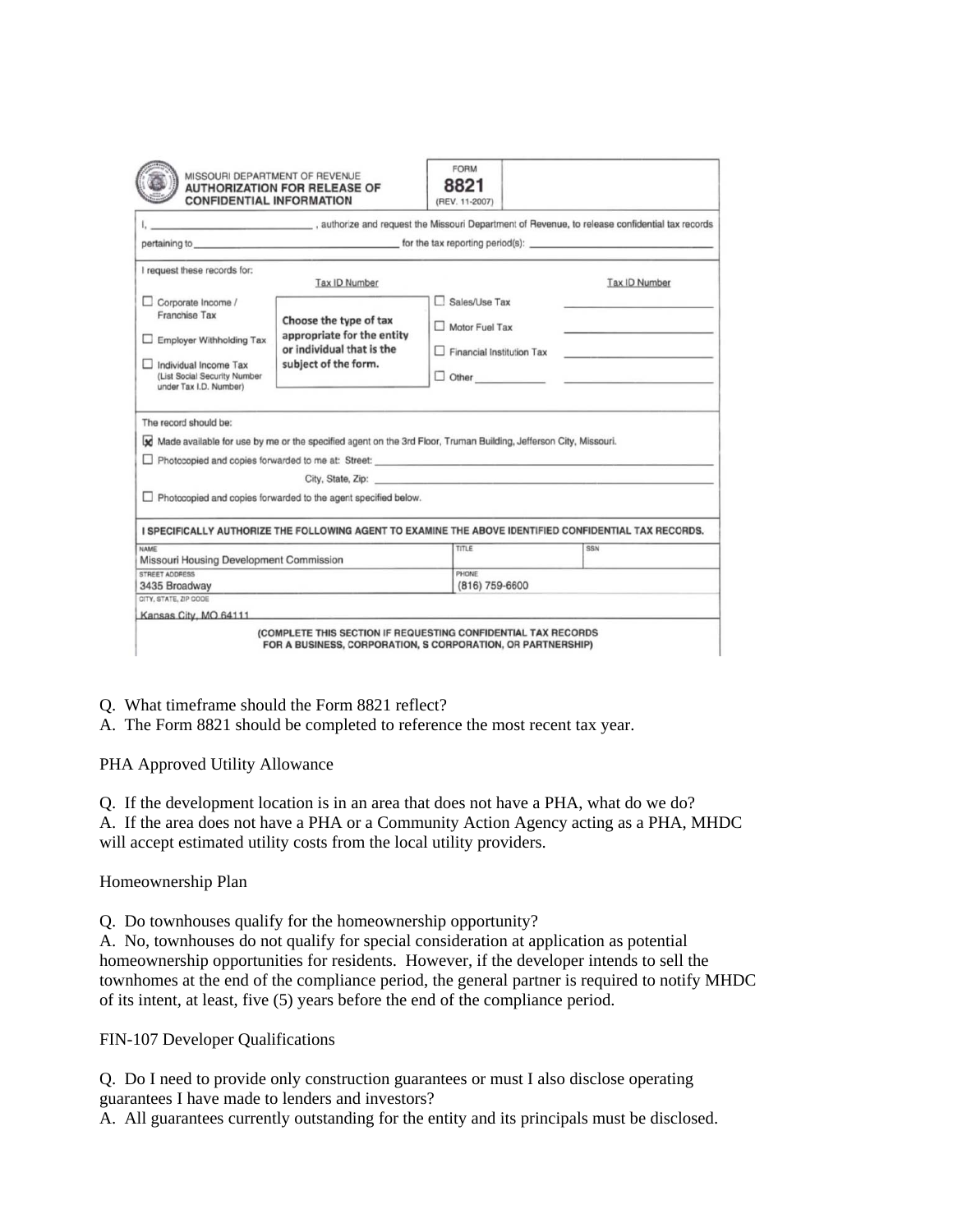Mixed Use-Economic Development Area

Q. Does "mixed use" require a city revitalization plan or can it be a developer PUD? A. A developer PUD approved by the city is acceptable. MHDC reserves the right to review and determine the size is sufficient to meet our definition of a mixed-use economic development.

# Sustainable Housing

Q. How will a development be expected to document the required green building standard has been achieved if the development does not obtain a formal green certification? A. At the completion of development construction, MHDC must receive a letter from a certified green professional certifying the development has met the green standard committed to in the application and the MHDC firm commitment.

# **Priorities**

Service-Enriched Housing Priority

Q: Where does the developer detail the tenant services to be provided?

A: The explanation of proposed tenant services should be included in both the Exhibit 4a (Narrative Description) and in Exhibit 12b(i) (Detailed Supportive Service Plan).

Special Needs Housing

Q. If I have a special needs development, can I rent only to a particular type of special needs household?

A. No, MHDC's special needs policy does not allow developments to prohibit qualified renters from any of the defined special needs categories. As a matter of practice, specific developments may specialize in a particular type of special needs household, but households with a different type of special need cannot be prohibited from renting a designated special needs unit.

## General Underwriting Questions

Q. How does MHDC look at costs and what is considered excessive?

A. MHDC reviews costs associated with development structure, amenities, and materials and considers any costs beyond what is reasonably necessary to provide clean, safe, sustainable housing as excessive. In the FY-2015 QAP, MHDC has defined the maximum development costs as  $100\%$  of the  $221(d)(3)$  limits (this document is posted at www.mhdc.com). Please note, the FY-2015 QAP states that, "MHDC reserves the right, on rare occasions, to allow exceptions to the cost limit on a case-by-case basis, if unique development characteristics that meet or exceed the standards and goals of this Plan are incorporated into the proposal."

Q. What does MHDC require in terms of the investor equity pay-in schedule?

A. At a minimum, MHDC expects investors to pay in 10% of both federal and state LIHTC equity at closing, an additional 10% of both federal and state LIHTC equity at 50% completion, and the amount of equity necessary to pay the loan down to the permanent amount and fund all required reserves at conversion (or completion of construction, if MHDC does not have a permanent loan).

Q. What should I do if the financial statement historical income and/or operating expenses are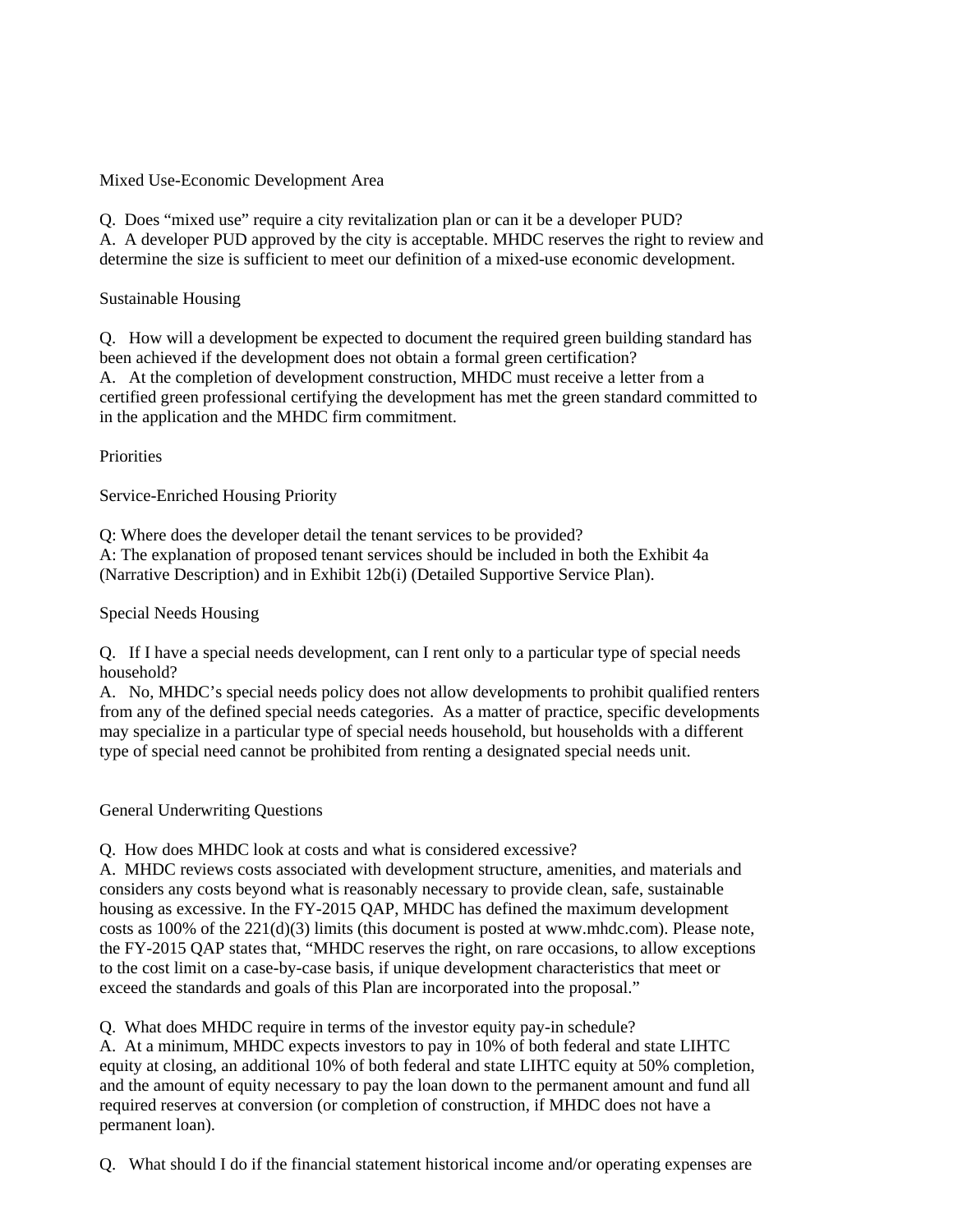significantly different than those included in the income and/or operating expense budget submitted with a rehabilitation application?

A. Please attach a 2013 Exhibit A to the FIN 100 (this is not a preprinted form) which explains in detail why the income or expense items differ from the historical data. MHDC will review your explanation during the application review process.

Q. Will savings in development costs be allowed to reduce deferred developer fees?

A. MHDC recognizes each deal is different and will review financing on a case-bycase basis. As a general rule, MHDC will use cost savings to reduce the permanent loan, increase reserves, improve the property, and/or reduce developer fee.

Q. Can we include investor asset management fees in operating expenses?

A. No, asset management fees are usually paid out of distributable cash flow, as provided for in the limited partnership/operating agreement. Including such fees in operating expenses would distort the true debt service coverage of the property.

Q. Does qualifying under an MHDC Priority designation mean the same thing as qualifying for the "up to 30%" boost?

A. No, the Nonprofit, MBE/WBE, extended compliance period, and affordability @ 50% of AMI Priorities do not receive a boost.

Q. Does the nonprofit entity in a nonprofit set-aside application need to be the managing general partner/member of the ownership entity to qualify for such designation?

A. No, however, the nonprofit must materially participate in the development and day-to-day affairs of the development throughout the LIHTC compliance period and will be required to sign all LIHTC-related documentation.

Q. Is an application submitted under the Special Needs, Service-Enriched, Preservation, or MBE/WBE Priority absolved from meeting other selection criteria and successfully competing against other applications?

A. No, all applications, regardless of any priority designation, must go through the same application process.

Q. When you review an application and calculate cost per square foot, which two numbers do you divide by? Do you use the net square feet or rentable square feet? And which construction number do you divide it by?

A. We actually use both to give us a clear picture of the cost of the development for both living area as well as the cost of the common areas and amenities. To determine the cost per square foot, the total construction costs are divided by the net sq. ft. and the net rentable sq. ft.

If you have additional questions concerning underwriting or any of the required application exhibits, please contact Frank Quagraine at (816) 759-7210 or by e-mail at fquagraine@mhdc.com.

## *3. MBE and WBE Initiative*

Q. Does the MBE requirement of 10% MBE participation in both hard and soft costs and WBE requirement of 5% participation in both hard and soft costs apply to all developments? A. The participation standards apply to all properties with more than six units.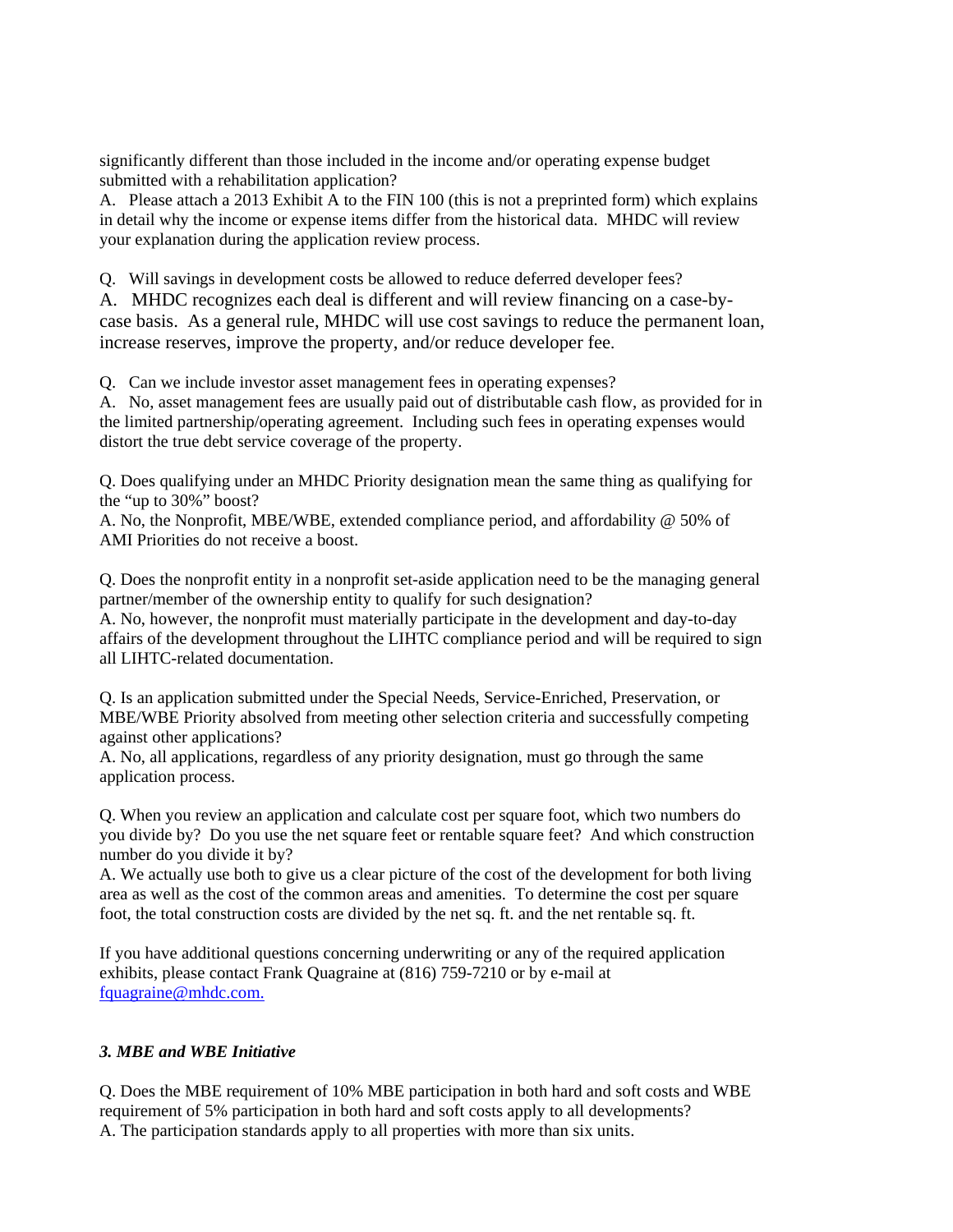Q. Where do I find MBE/WBE listing and certifications? Will MHDC accept certifications from other states?

A. MHDC's website will have links to websites in Missouri that provide MBE/WBE lists and certifications. It will be up to the MBE/WBE entities to contact the certifying agencies for information on how to obtain their certification. MHDC will accept MBE/WBE certifications from the state of Missouri, City of Kansas City, City of St. Louis, and St. Louis Airport Authority Certification Program. MHDC may, at its discretion, accept a certification from a certifying agency not listed here. MHDC is not a certifying agency. Various certifying agencies have reciprocal agreements with other states. Please check with your certifying agency to determine if this is the case.

Q. How do you assess the value of an investor who may be a MBE/WBE but is neither currently certified nor interested in becoming certified in the future?

A. While participation of MBE/WBE's as investors is encouraged, such involvement cannot count toward the participation standard.

Q. Are MBE/WBE utilization plans to be included in the narrative?

A. No, the Utilization Plan should be included as a separate narrative document under its respective tab.

Q. If a consultant is an MBE/WBE, can that be counted toward the participation standards? A. Yes, if the consultant is an MBE/WBE certified firm, the company can be counted toward the participation standards.

Q. Will MHDC disqualify applications that have MBE/WBE certifications "in-process"?

A. All certifications for MBE/WBEs performing soft costs items must be included in the initial application. Certifications for MBE/WBE's providing hard cost items must be provided no later than five (5) days prior to the closing of the construction loan. MHDC will review on case-bycase basis certifications in process for purposes of meeting the Participation Standard. To be counted for the MBE/WBE Initiative, the MBE/WBE must have applied for certification and have a reasonable opportunity to get approved prior to the end of the completion of the development.

Q. What is the definition of a Mentor/Protégé Relationship?

A. A relationship in which an experienced or knowledgeable developer (the Mentor) provides guidance and assistance to a less experienced or less knowledgeable MBE/WBE (the Protégé) in the development of affordable housing. Such roles and functions of the MBE/WBE must be those typically performed by a developer. A Mentor/Protégé Relationship must be designed to support, promote, and develop the knowledge, skill, and ability of the MBE/WBE Protégé in a manner intended to assist in the growth and development of the MBE/WBE Protégé as a developer.

Q. What is the impact of the MBE/WBE Initiative on bond deals?

A. The 4% tax credit developments must follow the same MBE/WBE requirements as all other developments.

Q. What is the Schedule of Participation?

A. An Excel spreadsheet which lists all hard and soft costs associated with the development and demonstrates how the MBE/WBE Participation Standard will be achieved by listing the MBE/WBE entities proposed for the development, the category of work, and the amount. The